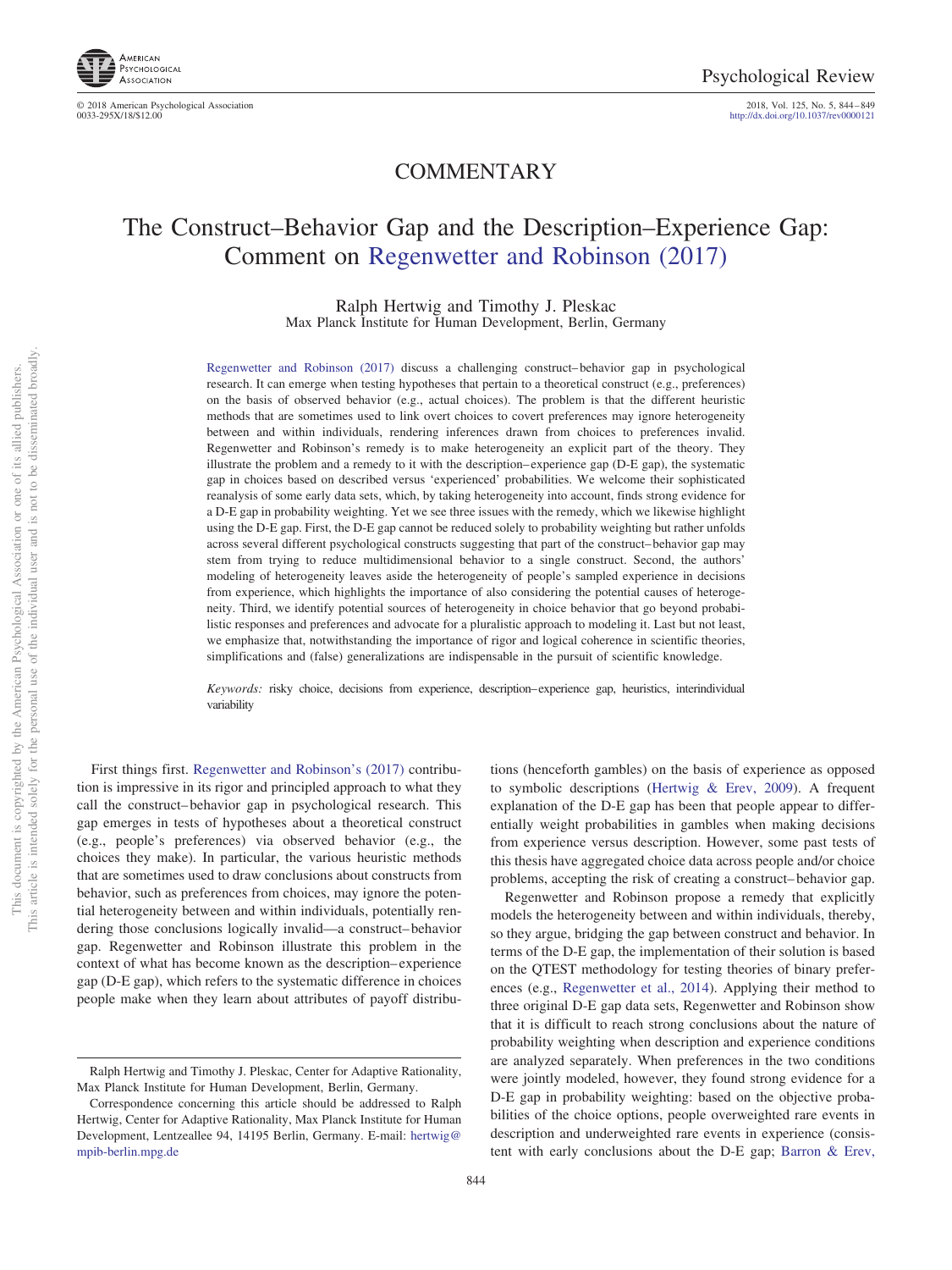[2003;](#page-4-0) [Hertwig, Barron, Weber, & Erev, 2004;](#page-5-3) [Weber, Shafir, &](#page-5-4) [Blais, 2004\)](#page-5-4).

As elegant and rigorous as [Regenwetter and Robinson's \(2017\)](#page-5-0) approach is, no method comes without costs. While we acknowledge the serious problem of the construct– behavior gap, we wonder how effective their specific method of modeling heterogeneity will be in closing it given what we have come to learn about the D-E gap. This comment has three parts. First, we argue that in order to make operative their solution to the construct– behavior gap in research on the D-E gap, the authors focus on a single dimension of the gap, namely, whether people weigh probabilities differently when choosing between gambles from description versus experience. Although early conclusions in the D-E literature did the same, later developments have shown that the D-E gap cannot be reduced to probability weighting but rather requires invoking additional cognitive constructs, with each one entering their own sources of heterogeneity. Second, even if the D-E gap were reducible to probability weighting, Regenwetter and Robinson's solution of modeling heterogeneity in preferences neglects the potentially large heterogeneity in experiences that people garner when sampling from the gambles. We show that conditioning the probability weights on objective probabilities rather than on experienced relative frequencies is questionable when the goal is to model heterogeneity of preferences in the D-E gap. Third, we suggest that identifying other potential causes of the D-E gap starts with modeling each individual's experience and its impact on preferences. More generally, we emphasize that no method of modeling human behavior is free of downsides. To close the construct– behavior gap we advocate for the use of multiple methods that focus on identifying the causes of heterogeneity and not to lose sight of the important role heuristics, simplifications, and false models, can and do play in science.

## **Two Interpretations of the D-E Gap: Choice Behavior and Probability Weighting**

The original goal of research on the distinction between decisions from description and decisions from experience was to understand when and why choices deviate from expected value maximization and how the deviations differed in description and experience [\(Barron & Erev, 2003;](#page-4-0) [Hertwig et al., 2004;](#page-5-3) [Weber et](#page-5-4) [al., 2004\)](#page-5-4). Both the early and recent evidence [\(Erev, Ert, Plonsky,](#page-4-1) [Cohen, & Cohen, 2017;](#page-4-1) [Wulff, Mergenthaler-Canseco, & Hertwig,](#page-5-5) [2018\)](#page-5-5) suggests that experience- and description-based choices systematically differ in how they deviate from expected value maximization. For instance, a meta-analysis of more than 40,000 trials examining the average proportion of expected valuemaximizing choices under description and experience found that the average gap size (or difference between choice proportions for description and experience) was about 20 percentage points when the choice problems included a risky option and a safe option (for details see [Wulff et al., 2018](#page-5-5) Figure 3)—the type of problem frequently used to infer individual risk preference. This D-E gap does not hinge on any particular theory of choice, for instance, one that assumes probability weighting. It occurs across different experimental paradigms (see [Hertwig & Erev, 2009\)](#page-5-1) and within individuals [\(Camilleri & Newell, 2009\)](#page-4-2).

One way to interpret this behavioral difference is in terms of prospect theory's probability weighting function, as did early observers of the D-E gap, for instance:

Observed choices indicated not overweighting of small-probability outcomes (henceforth, *rare events*), but rather the opposite: People made choices as if they underweighted rare events; that is, rare events received less weight than their objective probability of occurrence warranted. [\(Hertwig et al., 2004,](#page-5-3) p. 535)

Such statements invited the inference that the D-E gap arises primarily from a reversal of the probability-weighting pattern, which, in turn, prompted numerous investigations of probability weighting in experience versus description [\(Abdellaoui, L'Haridon, & Paraschiv,](#page-4-3) [2011;](#page-4-3) [Glöckner, Hilbig, Henninger, & Fiedler, 2016;](#page-4-4) [Kellen, Pachur,](#page-5-6) [& Hertwig, 2016;](#page-5-6) [Ungemach, Chater, & Stewart, 2009\)](#page-5-7).

Focused on this as-if weighting discussion of the D-E gap, [Regenwetter and Robinson \(2017\)](#page-5-0) used probability weighting as a case study on how to close the construct– behavior gap. In our view, there are several reasons not to reduce the D-E gap to probability weighting. One is that the gap is robust across experimental paradigms. Regenwetter and Robinson focused on what has been called the *sampling paradigm* where people make one incentivized choice but sample from the options as long as they wish. However, the D-E gap has also been reported in the *partialfeedback paradigm* [\(Hertwig & Erev, 2009\)](#page-5-1), where people make many incentivized choices. This difference is important because repeated experience-based choices have commonly been modeled without assuming probability weighting but rather using reinforcement learning models [\(Barron & Erev, 2003\)](#page-4-0) or a set of choice strategies [\(Erev & Barron, 2005;](#page-4-5) [Erev et al., 2017\)](#page-4-1). While this does not exclude the possibility that studies employing the repeated choice paradigm also suffer from lack of modeling heterogeneity, the robustness of the D-E gap across paradigms at least suggests that different or at least additional constructs are at play.

A second, related reason is that the existence of a rare event (and its potential over- or underweighting) is not a *necessary* condition for the D-E gap. For instance, [Ludvig and Spetch \(2011\)](#page-5-8) demonstrated that a D-E gap can arise when people make choices between a sure thing and a gamble with two equally likely outcomes. In this case, extreme outcomes have a greater impact on people's choices when they make decisions from experience than from description, which again suggests that constructs other than the probability weighting of rare events may rise to the D-E gap. A third reason is that probability weighting is a theoretical abstraction based on the strong assumption that experience-based choice rests on an explicit mental representation of probabilities. Such representations may or may not exist. Indeed, other models of experience-based choice do not assume probability weighting (e.g., [Gonzalez & Dutt, 2011\)](#page-5-9). A final reason is that even if probabilities are weighted, making a decision from experience involves much more in addition—for instance, a search process, a rule for stopping search, memory of the events experienced, a process for learning, and so on.

To conclude, reducing the D-E gap to the question of whether or not description and experience result in the same pattern of probability weighting obscures other differences in the learning and choice processes. Moreover, because the D-E gap is multifaceted, there are likely to be more construct– behavior gaps on these interrelated dimensions. As a result, modeling the weighting and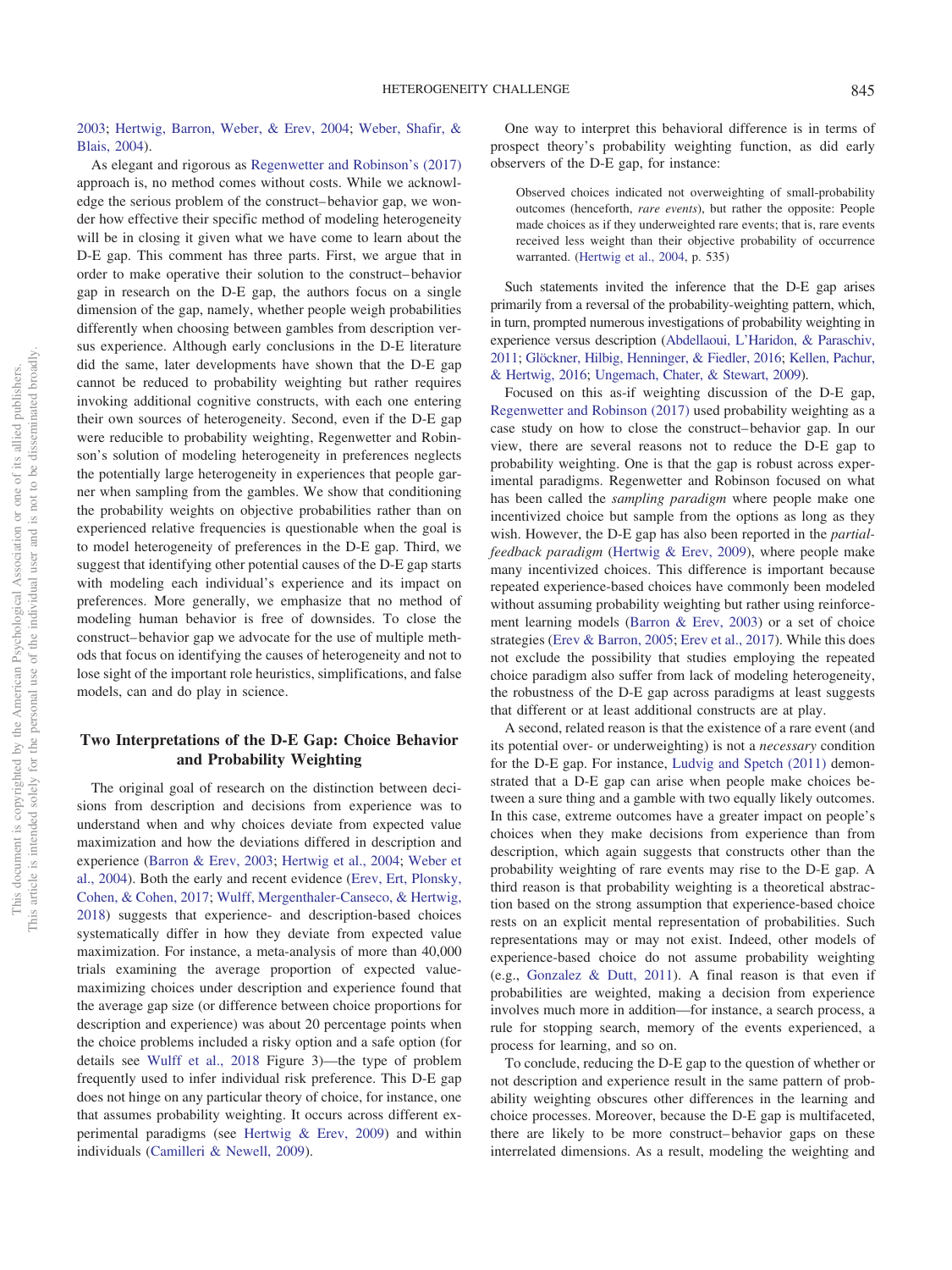utility function alone will not close it. We suggest that any future solution to construct– behavior gaps in research on the D-E gap will have to capture how these different constructs and processes work together to produce the observed choice behavior.

### **Weights of** *Objective* **Probabilities Differ in Experience and Description**

For the sake of the next argument, let us assume that the D-E gap in the modeler's world is simple insofar as the primary cause of the gap is how people weight probabilities. Now the modeler faces another issue when seeking to close the construct– behavior gap by modeling heterogeneity. When people are masters of their own sampling efforts in decisions from experience, their very experience of the gambles in question will be heterogeneous. As we argue next, this reality requires attention in any attempt to close the construct– behavior gap.

[Regenwetter and Robinson \(2017\)](#page-5-0) show that reliance on aggregate data could cause a gap between the construct of interest (e.g., individual's preference) and behavior (e.g., choices). For instance, treating the majority preference as indicative of individual preference can be problematic because it does not necessarily reflect any one person's preference: majority preference can satisfy the predictions of prospect theory regardless of whether any one person satisfies prospect theory [\(Estes, 1956;](#page-4-6) [Regenwetter, Grofman,](#page-5-10) [Marley, & Tsetlin, 2006\)](#page-5-10). Thus, they point out, one should not conclude that a theory that captures aggregate behavior also captures the behavior of some individuals. Regenwetter and Robinson's solution to this problem is twofold. First, they model preferences across choice problems. Second, they account for heterogeneity in preferences between and within people by taking a set of problems and specifying a set of binary preference patterns across them that are consistent with the theory or hypothesis in question (e.g., rare events are overweighted in description and underweighted in experience). Heterogeneity between and within people is handled by permitting each pairwise preference to be probabilistic, and the prediction takes the form of a probability distribution across the set of binary preference patterns.

To implement this solution, one must therefore spell out all possible binary preference patterns across a set of problems and identify which of these patterns is consistent with a specific theory or hypothesis. For example, [Hertwig et al. \(2004\)](#page-5-3) compared choices from description with choices from experience using six commonly used choice problems. For the D-E gap where preferences in the 'described' problems are compared to preferences in the 'experienced' problems, there are a total of  $2^{12} = 4,096$ possible joint preference patterns. Only a subset of those preference patterns is consistent with a particular hypothesis (e.g., preferences in description- and experience-based decision making show the same degree of overweighting of rare events). This set of preference patterns forms a system of joint inequality constraints on binary choice probabilities. Regenwetter and Robinson tested if this system better accounted for the data than the null hypothesis assuming no constraint on the choice probabilities.

[Table 1](#page-2-0) summarizes what we understand to be the key results from [Regenwetter and Robinson's \(2017\)](#page-5-0) analysis of probability weighting and the D-E gap. It reports several Bayes factors (BFs), each of which summarizes the weight of evidence in favor of one hypothesis relative to the null hypothesis [\(Kass & Raftery, 1995\)](#page-5-11). A BF of more than 10 is typically interpreted as strong evidence for the hypothesis in question. We take away three important observations from [Table 1.](#page-2-0)

First, after accounting for heterogeneity in preferences, there is strong evidence for a D-E gap in probability weighting, with rare objective probabilities being overweighted in description and underweighted in experience. Second, the evidence for a D-E gap in the weights of the objective probabilities might be even stronger than [Table 1](#page-2-0) suggests. With BFs, the strength of the evidence for a given hypothesis is captured relative to the hypothesis against which it is compared. The BFs in [Table 1](#page-2-0) estimate the strength of the evidence for a particular hypothesis over the null hypothesis that assumes no systematic relationship in preferences between choice problems. However, if one assumes that the D-E gap is better captured by comparing a reversed weighing function (Hypothesis III) to a more precise hypothesis, say, an isomorphic weighing hypothesis (Hypothesis I), then the evidence for the D-E gap is even stronger (e.g.,  $300/10^{-8}$  > 10,000, based on the [Hertwig et al., 2004,](#page-5-3) study).

A third observation pertains to the change in the BFs for a D-E gap across the three studies. [Table 1](#page-2-0) shows that the BFs for the D-E gap *decrease* across studies. This decrease is no coincidence. It reflects an attempt to investigate an important aspect of decisions from experience, namely, that when making them, people do not know the

<span id="page-2-0"></span>Table 1

*Summary of the Bayes Factors in [Regenwetter and Robinson's \(2017\)](#page-5-0) Analysis of Three Hypotheses on the D-E Gap, Accounting for Variability in Preferences Between Participants*

|                                                                  | Hertwig et al. (2004) | Hau et al. (2008) | Ungemach et al. (2009) |
|------------------------------------------------------------------|-----------------------|-------------------|------------------------|
| Hypothesis I: Preferences in description- and experience-based   |                       |                   |                        |
| decision making show the same degree of overweighting.           | $10^{-8}$             | Unknown           | .01                    |
| Hypothesis II: Preferences in description- and experience-based  |                       |                   |                        |
| decision making are different, but both show overweighting.      | .002                  | .06               |                        |
| Hypothesis III: Preferences in description- and experience-based |                       |                   |                        |
| decision making are different, with overweighting in             |                       |                   |                        |
| description and underweighting in experience.                    | $-300$                | >100              | >10                    |

*Note.* The Bayes factors are relative to a null or saturated model (H<sub>0</sub>) that places no constraints on the binary choice probabilities. One value is unknown because computation time exceeded a month [\(Regenwetter & Robinson, 2017,](#page-5-0) p. 545). For Hypothesis III, due to the computational demands of the calculation, the value for [Hertwig et al. \(2004\)](#page-5-3) is an approximation and the values for [Hau et al. \(2008\)](#page-5-12) and [Ungemach et al. \(2009\)](#page-5-7) are estimated lower bounds.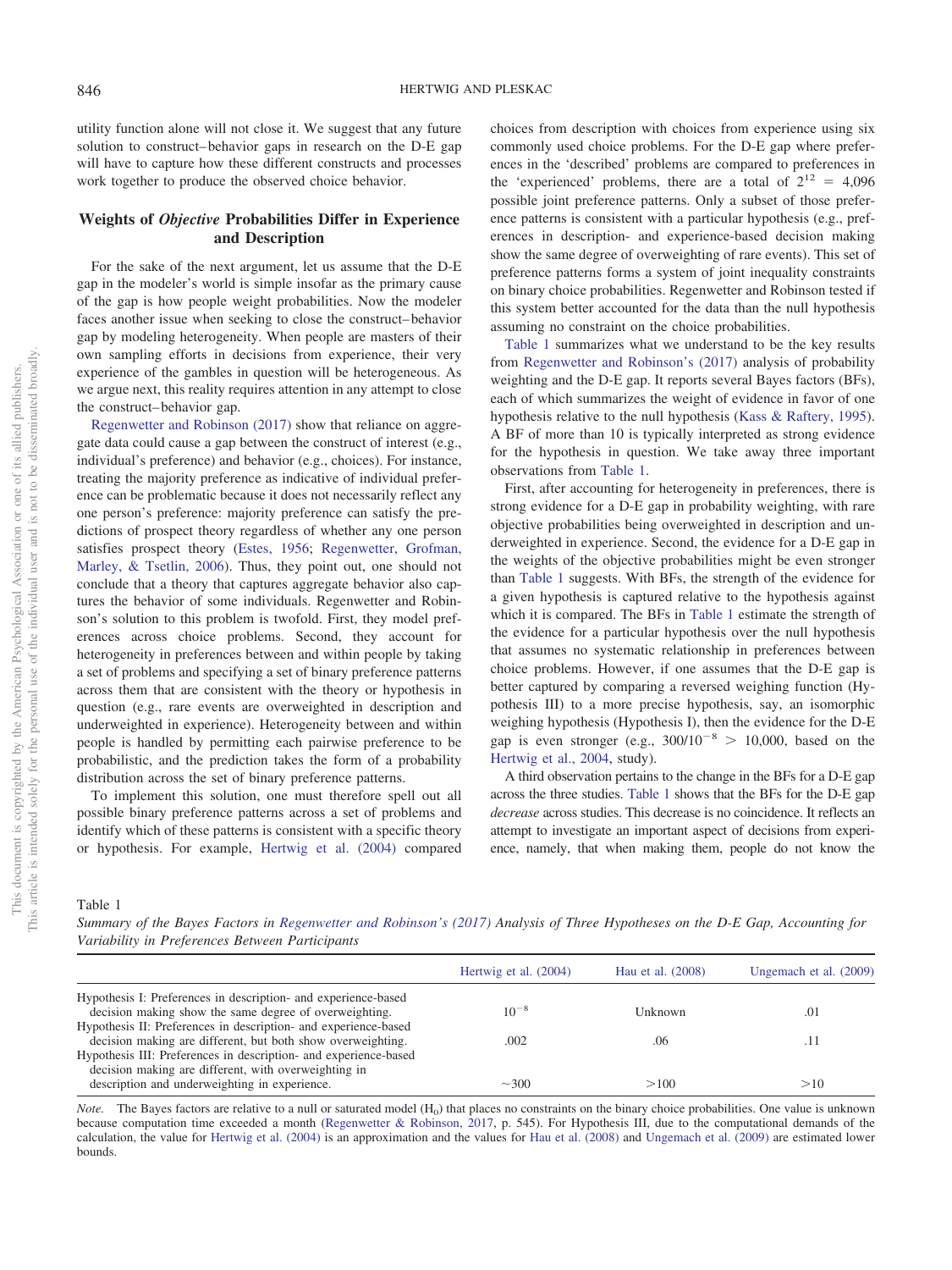possible outcomes and their probabilities. Instead, they learn from experience by sampling from the options and determine for themselves when to stop. Because some people will sample more and others less, their representations of a choice problem's possible payoffs and probabilities can differ substantially (and systematically) both from the actual payoffs and the objective probabilities and from one another's representations. That is, in decisions from experience, an important source of heterogeneity in people's preferences is the heterogeneity in their samples of experience and how those samples were generated [\(Wulff et al., 2018\)](#page-5-5). The studies by [Hau, Pleskac, Kiefer,](#page-5-12) [and Hertwig \(2008\)](#page-5-12) and [Ungemach et al. \(2009\)](#page-5-7) tried to reduce this heterogeneity by increasing the sample sizes people took: [Hau et al.](#page-5-12) [\(2008\)](#page-5-12) by increasing the stakes of the gambles (Experiment 2) or requiring participants to sample 100 times (Experiment 3) and [Unge](#page-5-7)[mach et al. \(2009\)](#page-5-7) by requiring participants to sample 40 times. It is in these studies that [Regenwetter and Robinson \(2017\)](#page-5-0) find *lower* (though still credible) evidence for a D-E gap in probability weighting (see [Table 1\)](#page-2-0). Without acknowledging participants' very different amounts of experience, it is difficult to interpret this finding

To be very clear: [Regenwetter and Robinson \(2017\)](#page-5-0) are fully transparent about their decision to focus on objective probabilities, and their deductive analysis is coherent as a result. Yet when the goal is to test the existence of a D-E gap in probability weighting while taking heterogeneity in preferences into account, leaving aside people's individual experience of outcomes—a defining feature of decisions from experience—strikes us as a debatable choice. Moreover, as the decreasing BFs across the D-E gaps studies illustrate, this choice impacts the authors' analyses and interpretation.

We are not sure how easily Regenwetter and Robinson's solution of modeling heterogeneity via the joint preference patterns across problems can be expanded to include this source of heterogeneity because, in decisions from experience, people's individual experience with the problem shapes their representation of it. Thus, what appears to be *underweighting* in terms of *objective* probabilities could actually be *overweighting* in terms of the *experienced* relative frequencies, or vice versa. More recent research on the D-E gap, which acknowledges the heterogeneity of sample experience, has focused on the experienced relative frequencies when analyzing probability weighting [\(Fox](#page-4-7) [& Hadar, 2006;](#page-4-7) [Glöckner et al., 2016;](#page-4-4) [Kellen et al., 2016\)](#page-5-6) and when modeling the direct construction of preferences from experience via a memory process [\(Gonzalez & Dutt, 2011\)](#page-5-9) or via a process of evidence accumulation [\(Markant, Pleskac, Diederich, Pachur, & Hertwig,](#page-5-13) [2015\)](#page-5-13).

Admittedly, each of these approaches also comes with costs, for instance, by ultimately making stronger parametric assumptions than [Regenwetter and Robinson's \(2017\)](#page-5-0) approach or ignoring the variability between individuals. Our more general point is that even if one could reduce the multidimensionality of the D-E gap to one psychological construct—probability weighting, say—there will be heterogeneity in the sampled experience (in the sampling paradigm), which, in turn, must be considered when trying to build a bridge from construct to behavior. Otherwise, it is hard to imagine how we will ever make sense of the strong evidence that Regenwetter and Robinson find for reversed probability weighting of the objective probabilities in description and experience and the quite different (and mixed) results of the weighting of experienced probabilities (see Table 9 in [Wulff et al., 2018\)](#page-5-5).

#### **A Pluralism of Theories of Heterogeneity**

According to [Regenwetter and Robinson \(2017\),](#page-5-0) behavioral decision research needs models of heterogeneity to bridge constructs and behavior. In both theory and practice, we agree with them about the importance of modeling individual behavior and differences. Yet we also advocate for pluralism in this endeavor. Models of heterogeneity address the causes of heterogeneity and seek ways and how to model them. The *hypotheses* Regenwetter and Robinson examined reflect the default approach in psychology and economics, which is to capture heterogeneity in people's response or their underlying preferences in terms of variability in how they weight probabilities or value outcomes. But it is unclear to what extent interindividual differences in response consistency or in the parameter values of, say, the probability-weighting and utility functions predict meaningful differences between people. While some work suggests that meaningful differences exist (e.g., [Pleskac, 2008\)](#page-5-14), other work casts doubt on the power of parameters to predict, for instance, risk or social preferences (e.g., [Blanco,](#page-4-8) [Engelmann, & Normann, 2011;](#page-4-8) [Friedman, Isaac, James, & Sunder,](#page-4-9) [2014\)](#page-4-9).

There are other ways to model heterogeneity. One that we already mentioned is to consider how people's experiences shape their preferences. This link between search and choice has long been recognized—for instance, by [March \(1996;](#page-5-15) [Denrell, 2007\)](#page-4-10), who showed that experiential learning alone can give rise to systematic risk preferences. Since, in decisions from experience, individuals partly control the experience they gather, modeling heterogeneity in preferences would seem to require modeling differences in how they search and learn before making a choice (including, for instance, differences in working memory capacity; [Rakow, Demes, & Newell, 2008\)](#page-5-16). Sequential sampling models offer one starting point [\(Busemeyer & Diederich, 2002;](#page-4-11) [Zeigen](#page-5-17)[fuse, Pleskac, & Liu, 2014\)](#page-5-17) by describing processes such as how a person switches between options, stops search, and integrates experience into a preference [\(Markant et al., 2015\)](#page-5-13).

Heterogeneity may also arise from different choice strategies. For instance, if different people might apply different strategies or heuristics to the same choice problem [\(Erev & Barron, 2005;](#page-4-5) [Payne, Bettman, & Johnson, 1993\)](#page-5-18), individual differences in the shapes of prospect theory's parametric functions could stem, at least in part, from their use of different heuristics [\(Pachur, Suter,](#page-5-19) [and Hertwig \(2017\).](#page-5-19) Furthermore, heterogeneity could be modeled in terms of the probabilistic nature of choice. Instead of invoking the framework of classical probability, however, researchers could turn to quantum probability models [\(Busemeyer & Bruza, 2012\)](#page-4-12), which trace the heterogeneity in preferences to their indefinite nature (e.g., [Kvam, Pleskac, Yu, & Busemeyer, 2015\)](#page-5-20).

Finally, let us emphasize a risk in the detailed modeling of modeling heterogeneity. [Regenwetter and Robinson \(2017\)](#page-5-0) suggest that all the fluctuations in a person's choice behavior "must be taken extremely seriously in decision theory" (p. 534). A prediction model that aims to capture every fluctuation in a person's behavior must be flexible. That is a strength when the goal is to perfectly describe all the idiosyncrasies in, say, a choice pattern. It may be a liability, however, when the goal is to predict a person's future choice. Capturing all fluctuations in a finite, noisy sample of choices runs the risk of overfitting known data, that is, compromising the ability to predict the same person's as-yet-unknown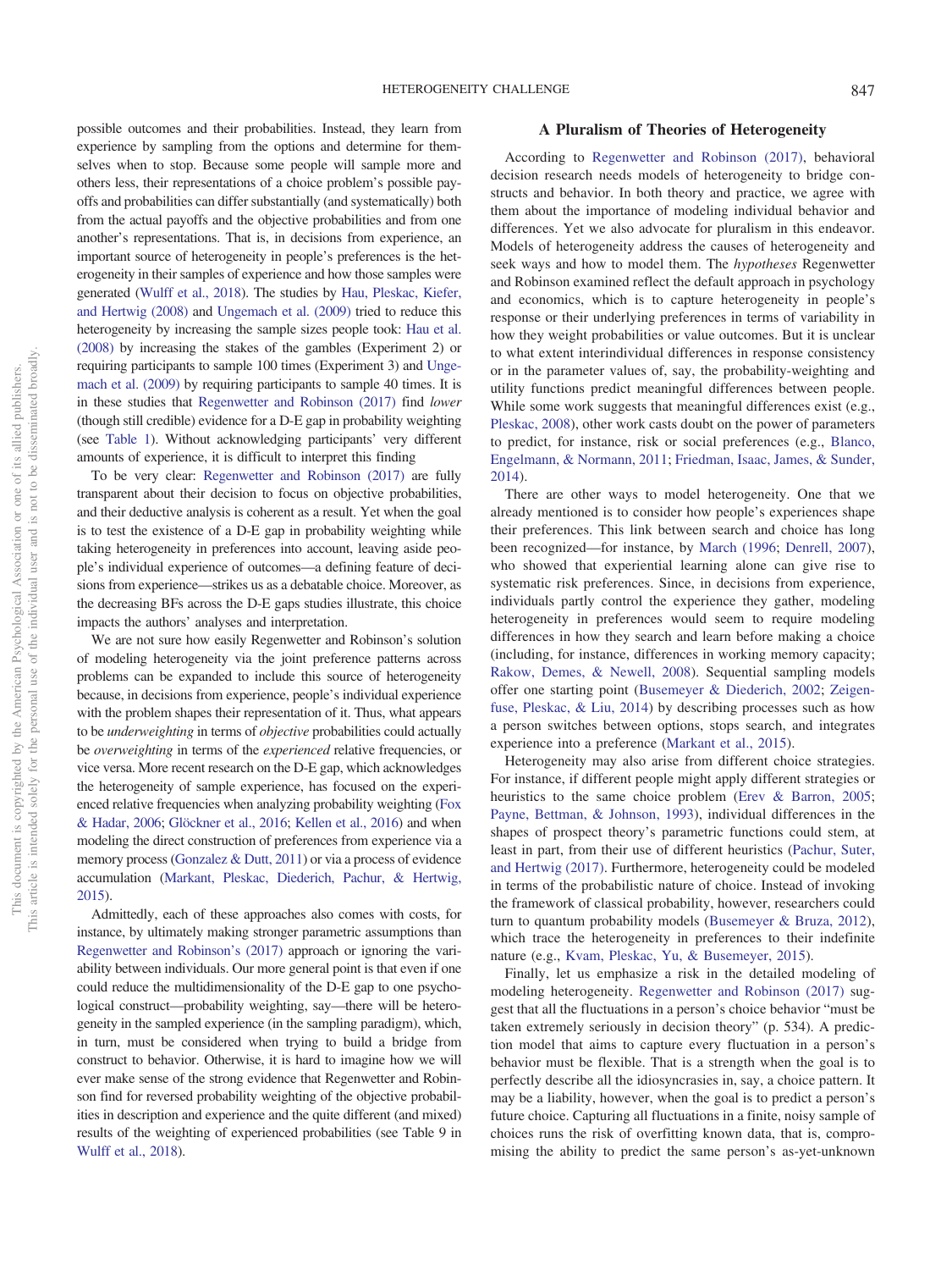behavior under new conditions. Thus, when making inferences from a finite sample of choice data, which are commonly noisy and limited, it may pay to bet on a simpler model that poses a lower risk of overfitting (a problem also known as the bias/variance dilemma; e.g., [Geman, Bienenstock, & Doursat, 1992\)](#page-4-13).

All these methods of modeling heterogeneity likely face the same tradeoff between capturing the idiosyncrasies in observed behavior and predicting future behavior. [Regenwetter and Robin](#page-5-0)[son's \(2017\)](#page-5-0) remedy aims to guard against overfitting by using a Bayesian model comparison approach and penalizing more complex models (e.g., [Myung & Pitt, 1997\)](#page-5-21), but no approach to penalizing models for complexity is fail-safe. The Bayesian model comparison approach focuses on accounting for the data at hand, seeking the best way to reduce it into a simpler form. Implied in this reductionist approach is the assumption that the most parsimonious model will predict well. What we miss in [Regenwetter](#page-5-0) [and Robinson's \(2017\)](#page-5-0) analysis is a more explicit examination of how well models that embrace heterogeneity quantitatively *predict* new behavior under new conditions (vs. describing known behavior; see [Busemeyer & Wang, 2000;](#page-4-14) [Erev et al., 2017\)](#page-4-1).

To conclude, heterogeneity in choice likely has various causes and can be modeled in various ways. When variability is solely due to measurement error, it seems sufficient to include an error term in the model. When it is due to other differences, such as in the cognitive system (e.g., working memory, age; [Lindenberger &](#page-5-22) [Mayr, 2014\)](#page-5-22) or in choice strategies, however, more than response error is required. In that case, the default approach of reducing heterogeneity in people's behavior to response error or differences in the subjective functions of outcomes and probabilities—as [Regenwetter and Robinson's \(2017\)](#page-5-0) hypotheses do but not necessarily their larger modeling framework— has limited ability to shed light on the underlying causes of the variability or to predict people's choices under new conditions.

#### **Conclusion**

Researchers seeking scientific progress will almost by definition make bold and unjustified claims, some of which will prove to be mistaken. For illustration, take prospect theory, which [Regenwet](#page-5-0)[ter and Robinson \(2017\)](#page-5-0) invoked to analyze the D-E gap. Prospect theory has its roots in tests involving aggregate data (modal choice) and a small set of carefully constructed choice problems. On this basis, [Kahneman and Tversky \(1979\)](#page-5-23) concluded that "utility theory, as it is commonly interpreted and applied, is not an adequate descriptive model" and instead proposed "an alternative account of choice under risk" (p. 263). If we understand Regenwetter and Robinson correctly, this conclusion represents a sweeping generalization and is based on what Regenwetter and Robinson call a fallacy of composition. Yet until today prospect theory is *the* descriptive theory of risky choice.

In the pursuit of scientific knowledge, researchers need to work hard to be logically coherent and propose precise theories. Yet even the best among them cannot help but simplify, generalize and propose biased and false models [\(Wimsatt, 2007\)](#page-5-24). Indeed, [Regen](#page-5-0)[wetter and Robinson's \(2017\)](#page-5-0) sophisticated analysis would not work without an important simplification, namely, the weighting by the objective probabilities rather than the probabilities actually experienced. Our theories and hypotheses, all too simple and ultimately false, inform the design of experiments, the selection of experimental stimuli, and the statistical analyses employed. They are rarely derived from surefire logico-deductive methods but rather are often based on heuristic processes. It is hard not to read Regenwetter and Robinson's position as equating the use of heuristics in science with undermining progress in science. In our view, this equation would misconstrue the important role of heuristics in the discovery, development, and testing of theories [\(Gig](#page-4-15)[erenzer, 1991\)](#page-4-15).

#### **References**

- <span id="page-4-3"></span>Abdellaoui, M., L'Haridon, O., & Paraschiv, C. (2011). Experienced vs. described uncertainty: Do we need two prospect theory specifications? *Management Science, 57,* 1879 –1895. [http://dx.doi.org/10.1287/mnsc](http://dx.doi.org/10.1287/mnsc.1110.1368) [.1110.1368](http://dx.doi.org/10.1287/mnsc.1110.1368)
- <span id="page-4-0"></span>Barron, G., & Erev, I. (2003). Small feedback-based decisions and their limited correspondence to description-based decisions. *Journal of Behavioral Decision Making, 16,* 215–233. [http://dx.doi.org/10.1002/bdm](http://dx.doi.org/10.1002/bdm.443) [.443](http://dx.doi.org/10.1002/bdm.443)
- <span id="page-4-8"></span>Blanco, M., Engelmann, D., & Normann, H. T. (2011). A within-subject analysis of other-regarding preferences. *Games and Economic Behavior, 72,* 321–338. <http://dx.doi.org/10.1016/j.geb.2010.09.008>
- <span id="page-4-12"></span>Busemeyer, J. R., & Bruza, P. D. (2012). *Quantum models of cognition and decision*. Cambridge, UK: Cambridge University Press. [http://dx.doi](http://dx.doi.org/10.1017/CBO9780511997716) [.org/10.1017/CBO9780511997716](http://dx.doi.org/10.1017/CBO9780511997716)
- <span id="page-4-11"></span>Busemeyer, J. R., & Diederich, A. (2002). Survey of decision field theory. *Mathematical Social Sciences, 43,* 345–370. [http://dx.doi.org/10.1016/](http://dx.doi.org/10.1016/S0165-4896%2802%2900016-1) [S0165-4896\(02\)00016-1](http://dx.doi.org/10.1016/S0165-4896%2802%2900016-1)
- <span id="page-4-14"></span>Busemeyer, J. R., & Wang, Y. M. (2000). Model comparisons and model selections based on generalization criterion methodology. *Journal of Mathematical Psychology, 44,* 171–189. [http://dx.doi.org/10.1006/jmps](http://dx.doi.org/10.1006/jmps.1999.1282) [.1999.1282](http://dx.doi.org/10.1006/jmps.1999.1282)
- <span id="page-4-2"></span>Camilleri, A. R., & Newell, B. R. (2009). Within-subject preference reversals in description- and experience-based choice. In N. Taatgen & H. V. Rijn (Eds.), In *Proceedings of the 31st Annual Conference of the Cognitive Science Society* (pp. 449 – 454). Austin, TX: Cognitive Science Society. Retrieved from <https://escholarship.org/uc/item/4h4328gv>
- <span id="page-4-10"></span>Denrell, J. (2007). Adaptive learning and risk taking. *Psychological Review, 114,* 177–187. <http://dx.doi.org/10.1037/0033-295X.114.1.177>
- <span id="page-4-5"></span>Erev, I., & Barron, G. (2005). On adaptation, maximization, and reinforcement learning among cognitive strategies. *Psychological Review, 112,* 912–931. <http://dx.doi.org/10.1037/0033-295X.112.4.912>
- <span id="page-4-1"></span>Erev, I., Ert, E., Plonsky, O., Cohen, D., & Cohen, O. (2017). From anomalies to forecasts: Toward a descriptive model of decisions under risk, under ambiguity, and from experience. *Psychological Review, 124,* 369 – 409. <http://dx.doi.org/10.1037/rev0000062>
- <span id="page-4-6"></span>Estes, W. K. (1956). The problem of inference from curves based on group data. *Psychological Bulletin, 53,* 134 –140. [http://dx.doi.org/10.1037/](http://dx.doi.org/10.1037/h0045156) [h0045156](http://dx.doi.org/10.1037/h0045156)
- <span id="page-4-7"></span>Fox, C. R., & Hadar, L. (2006). "Decisions from experience" = sampling error + prospect theory: Reconsidering Hertwig, Barron, Weber & Erev (2004). *Judgment and Decision Making, 1,* 159 –161.
- <span id="page-4-9"></span>Friedman, D., Isaac, R. M., James, D., & Sunder, S. (2014). *Risky curves: On the empirical failure of expected utility*. London, UK: Routledge.
- <span id="page-4-13"></span>Geman, S., Bienenstock, E., & Doursat, R. (1992). Neural networks and the bias/variance dilemma. *Neural Computation, 4,* 1–58. [http://dx.doi.org/](http://dx.doi.org/10.1162/neco.1992.4.1.1) [10.1162/neco.1992.4.1.1](http://dx.doi.org/10.1162/neco.1992.4.1.1)
- <span id="page-4-15"></span>Gigerenzer, G. (1991). From tools to theories: A heuristic of discovery in cognitive psychology. *Psychological Review, 98,* 254 –267. [http://dx.doi](http://dx.doi.org/10.1037/0033-295X.98.2.254) [.org/10.1037/0033-295X.98.2.254](http://dx.doi.org/10.1037/0033-295X.98.2.254)
- <span id="page-4-4"></span>Glöckner, A., Hilbig, B. E., Henninger, F., & Fiedler, S. (2016). The reversed description– experience gap: Disentangling sources of presentation format effects in risky choice. *Journal of Experimental Psychology: General, 145,* 486 –508. <http://dx.doi.org/10.1037/a0040103>